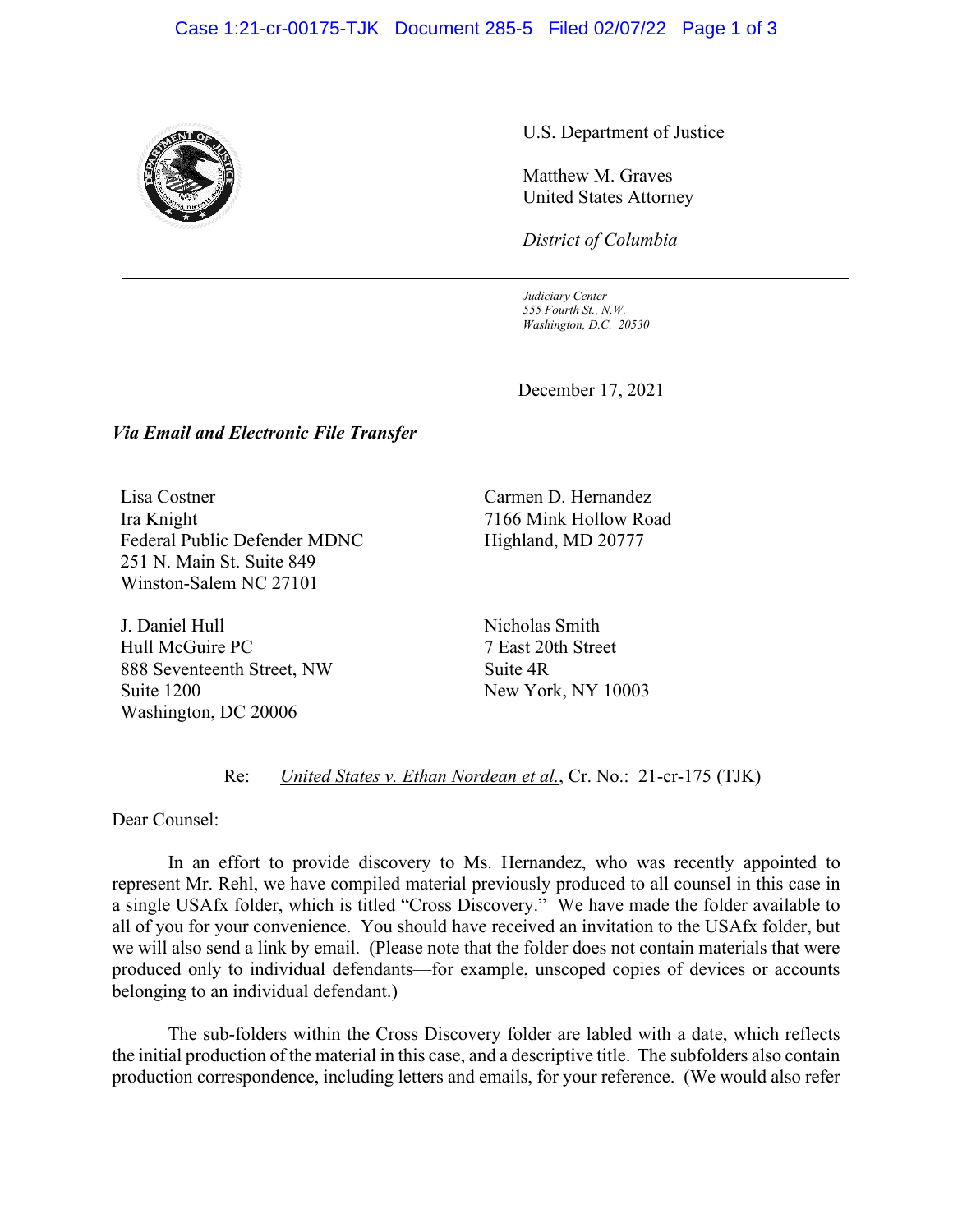you to ECF 119, 180, and 216, as those filings memorialize prior discovery productions in this case.)

Please note that the Cross Discovery folder contains a new production as part of the government's efforts to produce preliminary discovery on an ongoing basis. That production includes a third round of FBI Sentinel files for each of the defendants (labled "[defendant] Sentinel Files 3"). You previously received copies of the files from your client's FBI case file, and we are now cross-producing that material to the other defendants.

For your reference, below is a list of the folders in the Cross Discovery folder:

| <b>Folder Name</b>                                  |
|-----------------------------------------------------|
| (Date of Initial Production / Title)                |
| 2021-03-29 - Telegram 1-1494 and Videos 1495-99     |
| 2021-04-08 - Videos 00001545-00001555               |
| 2021-04-29 - Telegram_00002503 - 7649               |
| 2021-05-18 - Telegram_00007639 - 35924              |
| 2021-06-02 - CAPVID Videos                          |
| 2021-06-03 - Nordean CCTV and AOC                   |
| 2021-07-02 - Scoped Nordean Phone (via disc)        |
| 2021-07-09 - Grand Jury Subpoena Materials          |
| 2021-07-13 - Memorialization of Earlier Productions |
| 2021-07-13 - Search Warrant Affidavits              |
| 2021-07-14 - Scoped Biggs Apple Return (via discs)  |
| 2021-07-28 - Biggs CCTV                             |
| 2021-07-28 - Nordean CCTV                           |
| 2021-07-28 - Nordean Serial 76 Videos               |
| 2021-07-29 - Scoped Nordean MacBook                 |
| 2021-09-10 - Biggs Sentinel Files 2                 |
| 2021-09-11 - Rehl Sentinel Files 2                  |
| 2021-09-16 - Nordean Sentinel Files 2               |
| 2021-09-20 - Donohoe Sentinel Files 2               |
| 2021-09-20 - Memorializing Block Productions        |
| 2021-09-21 - NQ Video (via hard drives)             |
| 2021-10-15 - Cross Discovery from Jackman           |
| 2021-10-21 - Cross Discovery from Pezzola           |
| 2021-11-30 - Nordean Sentinel Files 3               |
| 2021-12-03 - Biggs Sentinel Files 3                 |
| 2021-12-13 - Donohoe Sentinel Files 3               |
| 2021-12-14 - Rehl Sentinel Files 3                  |

The materials described above have been made available for download on USAfx. Please keep in mind that all of the items placed in the USAfx case-folder will be deleted automatically –